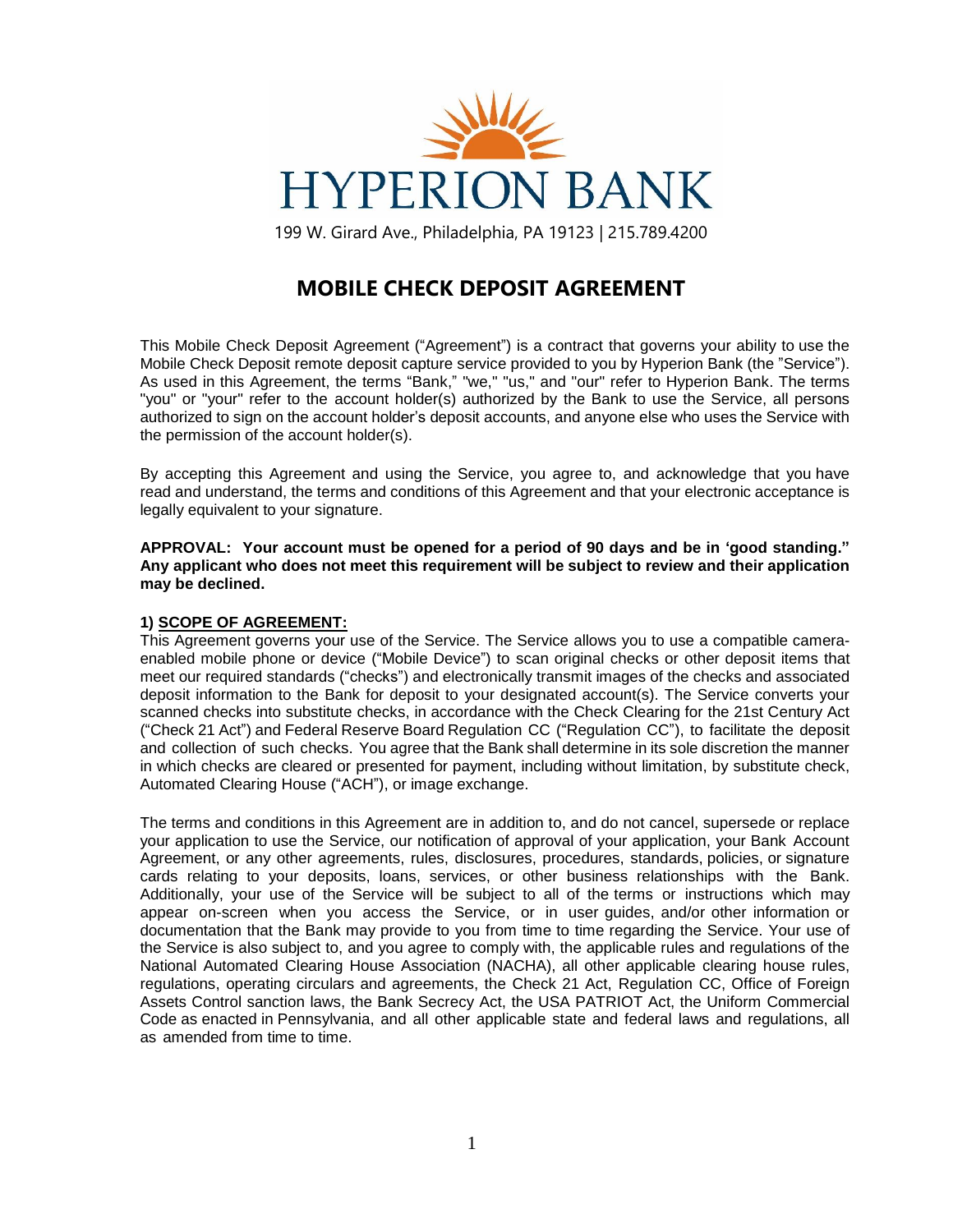# **2) HARDWARE AND SOFTWARE REQUIREMENTS FOR THE SERVICE:**

In order to use the Service, you must have a Mobile Device that is acceptable to us and a wireless plan from a compatible mobile wireless provider. You must also use the operating system(s) and software that satisfies all technical specifications and other requirements that we and/or our service provider(s) establish and specify. We and/or our service provider(s) may change these specifications and/or requirements from time to time. We are not responsible for providing, maintaining or servicing your Mobile Device or any other equipment for you. You agree that you will perform, or cause to be performed by properly trained personnel, all vendor recommended maintenance, repairs, upgrades and replacements.

Unless otherwise provided in this Agreement, you are solely responsible, at your own expense, for purchasing, installing, operating, testing and maintaining all hardware and software necessary to use the Service. You must install and test your Mobile Device, your system, and any other required hardware and software before you make your first deposit through the Service. We are not responsible for any third party software that you may need to use the Service. You accept any such software "as is" and subject to the terms and conditions of the software agreement that you enter into directly with the third party software provider at the time of download and installation.

We are not responsible for, and you release us from, any and all claims or damages resulting from, or related to, any computer virus or related problems that may be associated with using the Service, e-mail or the Internet. You agree that all images and files transmitted to us through the Service will contain no viruses or any other disabling features that may have an adverse impact on our network, data, or related systems.

# **3) CHECK REQUIREMENTS:**

**a) Information on the check:** Any image of a check that you transmit through the Service must accurately and legibly provide all of the information on the front and back of the check at the time it was presented to you. You must endorse the original check with a restrictive endorsement before scanning it by applying your signature and the legend, "For Remote Deposit Only." You authorize the Bank to supply an endorsement on your behalf for deposit to your account if a check is missing or has an improper endorsement.

You agree that the scanned image of each check shall provide the following information: (1) identification of the drawer and the paying bank that is preprinted on the check, including complete, full-field, and accurate MICR (magnetic ink character recognition) line, routing transit number, number of the account on which the check is drawn, and drawer signature(s); (2) amount, payee, date, check number; and (3) other information placed on the check before imaging, such as any required identification written on the front of the check and any endorsements applied to the back of the check.

### **b) Your Representations and Warranties with Respect to Prohibited Checks:**

The Bank in its sole discretion may refuse to accept, and you represent and warrant that you shall not use the Service to deposit, any checks that:

- 1. are payable to any person other than you;
- 2. contain obvious alteration to any of the fields on the front of the check, or which you know or suspect, or should know or suspect, are fraudulent or otherwise not authorized by the account holder;
- 3. are substitute checks as defined by Check 21 or IRDs (Image Replacement Documents) that purport to be substitute checks and which have been previously endorsed by a financial institution;
- 4. are drawn on a financial institution located outside the United States or are not payable in United States currency;
- 5. are dated more than six (6) months prior to the date of deposit;
- 6. have a duplicate MICR code line;
- 7. are missing or have an invalid or incorrect routing number;
- 8. are photocopies or otherwise not original paper checks when they are scanned;
- 9. are issued to multiple parties;
- 10. are third party or second endorsed checks;
- 11. do not qualify as "original checks" as defined in Regulation CC.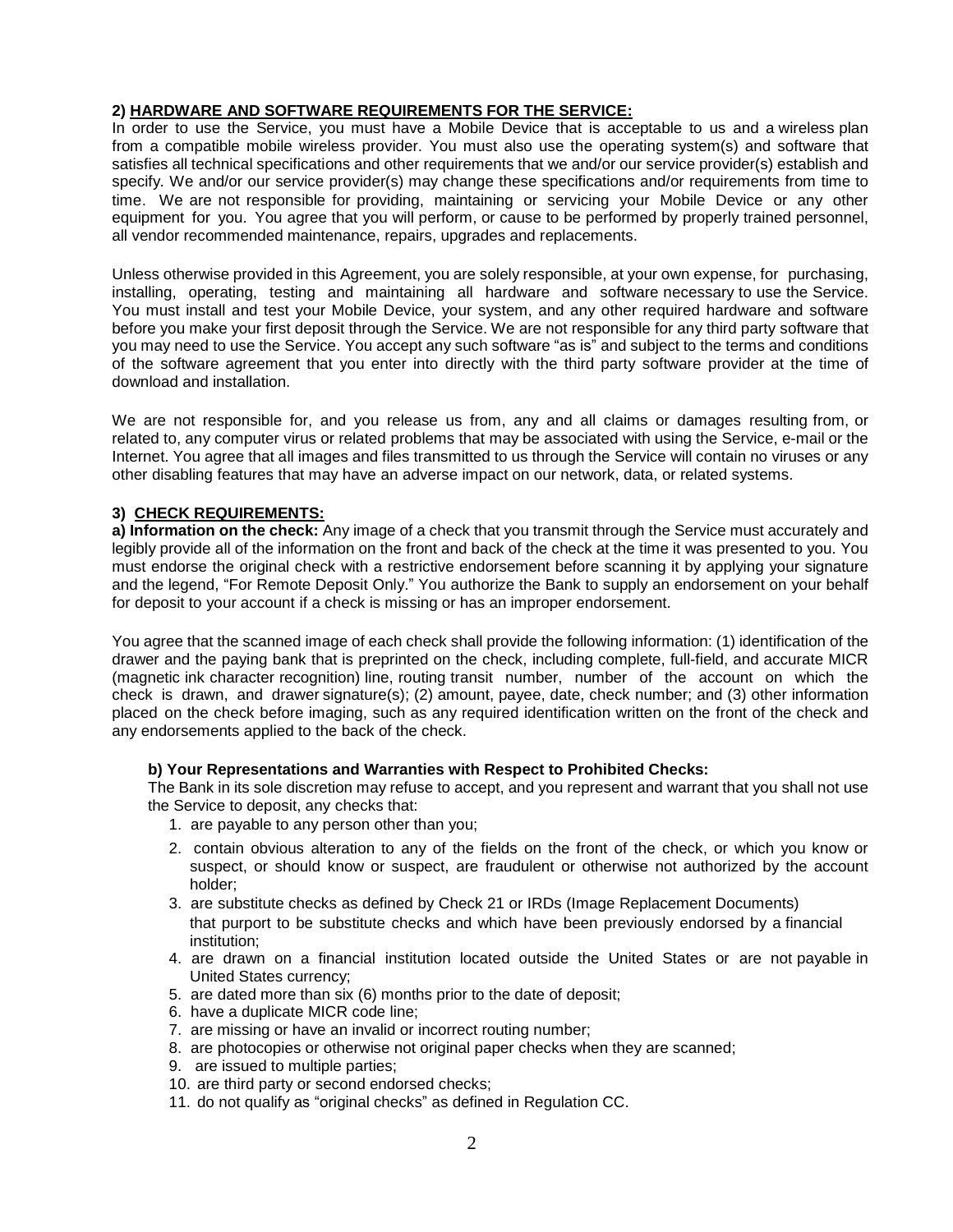In the event that you breach any of these representations or warranties, you agree to defend, indemnify and hold the Bank and its agents harmless from and against all liability, damages, and loss arising out of any claims, suits or demands brought by third parties with respect to any such breach. You further authorize us to charge your account(s) for the amount of any claim, suit or demand that constitutes a breach of warranty claim under the provisions of Check 21, Regulation CC and/or the Uniform Commercial Code.

**c) Image Quality:** Both the front and back of each check must be transmitted to the Bank as provided in any user guide or other instructions provided to you by the Bank or the Service, including on-screen instructions. The Bank in its sole discretion may refuse to accept checks that do not meet our image quality requirements. This includes, without limitation checks where:

- 1. the front and/or back image is too large or too small;
- 2. the front and/or back image is too light or too dark;
- 3. the front and back images have a dimension or other mismatch or discrepancy;
- 4. the image has torn or folded edges, cut corners, or other damage;
- 5. The image does not comply with the standards for image quality established from time to time by the American National Standard Institute (ANSI), the Federal Reserve Board, any other regulatory agency, clearing house or association, or by us, or by applicable law.

#### **4) REJECTION OF DEPOSITS BY THE BANK:**

After we receive check images and all other required deposit information from you through the Service, we shall provisionally credit your designated account for the total amount of such checks. The provisional credit is subject to final payment of the checks and is also subject to your Bank Account Agreement.

You agree that all deposits received by us are subject to verification and final inspection and may be rejected by us at our sole discretion, and you shall be liable to the Bank for any errors, inaccuracies, breach of warranties and any other loss sustained by or claim made against the Bank relating to such deposits.

The Bank is not liable for any service or late charges that may be imposed against you due to the Bank's rejection of any check that you transmit for deposit through the Service. In all cases, you are responsible for any loss or overdraft plus any applicable fees to your account due to a check being returned.

You acknowledge and agree that, while we normally provide notice of rejected deposits, we may reject any check transmitted through the Service in our sole discretion without notice to you, and we will not be liable for any such rejection or failure to notify you of such rejection. If we reject a check for remote deposit, you must physically deposit the original check at one of our branches.

### **5) CHECKS RETURNED UNPAID:**

You are solely responsible for verifying that checks that you deposit by using the Service have been received and accepted for deposit by the Bank. The Bank will provide you with notice of any deposits that it is unable to process because checks were returned unpaid by the payor financial institution. You agree to accept such notices at your e-mail address on file with us, but we may choose any reasonable method for providing such notices to you.

In the event that the Bank credits your account for a check that is subsequently dishonored and returned, you authorize the Bank to debit the amount of such check plus any associated fees from the account. To the extent that funds in your account are insufficient to cover such amount, we shall debit the deficiency amount from any of your other account(s) with the Bank in our sole discretion. Our right to charge your account(s) will apply without regard to whether the check was timely returned or whether there is any other claim or defense that the check was improperly returned.

You understand and agree that since the original check is your property, it will not be returned and the Bank may charge back an image of the check, an ACH debit, or other electronic or paper debit, as applicable, to your account. You further agree that any image that we charge back may be in the form of an electronic or paper reproduction of the original check or a substitute check.

the Service or in any other manner if you receive a dishonored check. You agree to comply with any additional You may not use the Service to deposit a substitute check and you may not deposit the original check through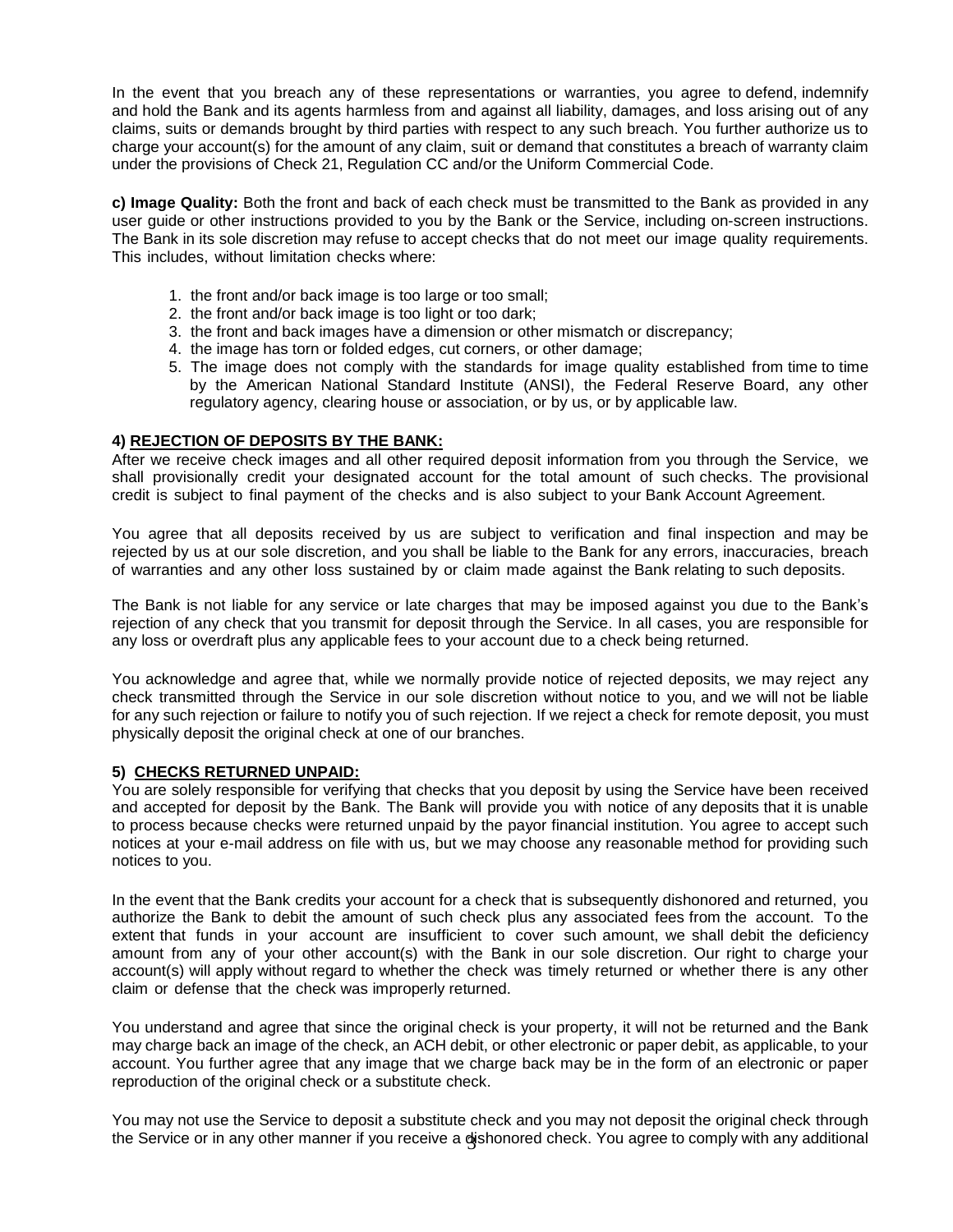instructions we may provide to you in connection with returned checks.

### **6) YOUR DUTY TO REPORT ERRORS:**

The Bank will provide you with periodic statements that will identify the deposits that you make through the Service. In addition, you may access the Bank's Online Banking service for information about your deposits, return items, deposit adjustments, checks and other transactions on your accounts. You agree that it is your responsibility to review all such information that the Bank makes available to you in a timely manner to verify that deposits made through the Service have been received and accepted by the Bank and are accurate. Receipt of a check by the Bank through the Service does not constitute an acknowledgement by the Bank that the check is error-free or that we will be liable for the check.

You agree to notify us promptly of any errors, omissions, or discrepancies in a deposit within the time periods established in your Bank Account Agreement. You may notify us by e-mailing us a[t](mailto:CustomerService@HyperionBank.com) [CustomerService@HyperionBank.com,](mailto:CustomerService@HyperionBank.com) or writing to Hyperion Bank Online Banking Department, 199 W. Girard Avenue, Philadelphia, PA 19123 or phoning us at 215-789-4200.

You agree to cooperate in any investigation by the Bank of any unsuccessful or lost transmission. Subject to applicable law, any failure by you to notify the Bank of any error, omission or other discrepancy in accordance with this Agreement and your Bank Account Agreement shall relieve the Bank of any liability for such error, omission or discrepancy.

### **7) AVAILABILITY OF THE SERVICE:**

The Service is generally available 7 days a week, 24 hours a day. At certain times the Service may not be available due to system maintenance or technical difficulties, including those of the wireless service provider, the software, or circumstances beyond our control. If you are not able to use the Service to make deposits you may physically mail or deliver your deposits to the Bank through our branches. Deposit of original checks at a branch of the Bank shall be governed by the terms and conditions contained in your Bank Account Agreement and not by the terms of this Agreement. The Bank is not responsible for providing an alternate method of remote deposit if the Service is not available.

### **8) FUNDS AVAILABILITY:**

The funds for the checks that you deposit through the Service may not be immediately available to you. **ALL** checks deposited through the Mobile RDC product will be subject to local check holds as outlined in our Regulation CC disclosure as amended from time to time, a copy of which is incorporated by reference into this Agreement. To view the document click: [http://www.HyperionBank.com/home/disclosures. O](http://www.hyperionbank.com/home/disclosures)r click on Disclosures at the bottom of our website's home page at [www.HyperionBank.com.](http://www.hyperionbank.com/)

In order to determine the availability of your funds, you will need to determine the date and time that the checks and all required data and information are received by the Bank. You understand and agree that we shall not be deemed to have received a check deposit through the Service until we notify you via onscreen messaging and/or e-mail that we received the check deposit. You understand and agree that, for purposes of deposits made using the Service, the place of deposit is Philadelphia, PA.

The deposit cut-off time for the Service is 3:00 PM Eastern Standard Time (EST) on standard business days. The Bank reserves the right to change the cut-off time at its sole discretion. Such change shall be effective immediately and may be implemented before you receive notice of the change.

You may contact us at any time to verify our current cut-off time. If you complete the scanning and transmission process and receive your deposit receipt, checks that you deposit before the cut-off time on our business days will be considered as received that same business day. Checks that are received by us through the Service after the cut-off time on a business day, or on any day that is not a business day, will be considered as received by us on the next business day. For purposes of determining when a deposit is received, the Bank's records shall be determinative.

You agree that it is your responsibility to understand and build into your transmission schedules the appropriate deadlines necessary to meet our funds availability schedule and time changes associated with Daylight Savings Time.

# **9) STORAGE, SECURITY AND DESTRUCTION OF ORIGINAL CHECKS:**

You agree that once a check has been deposited through the Service, the original check is your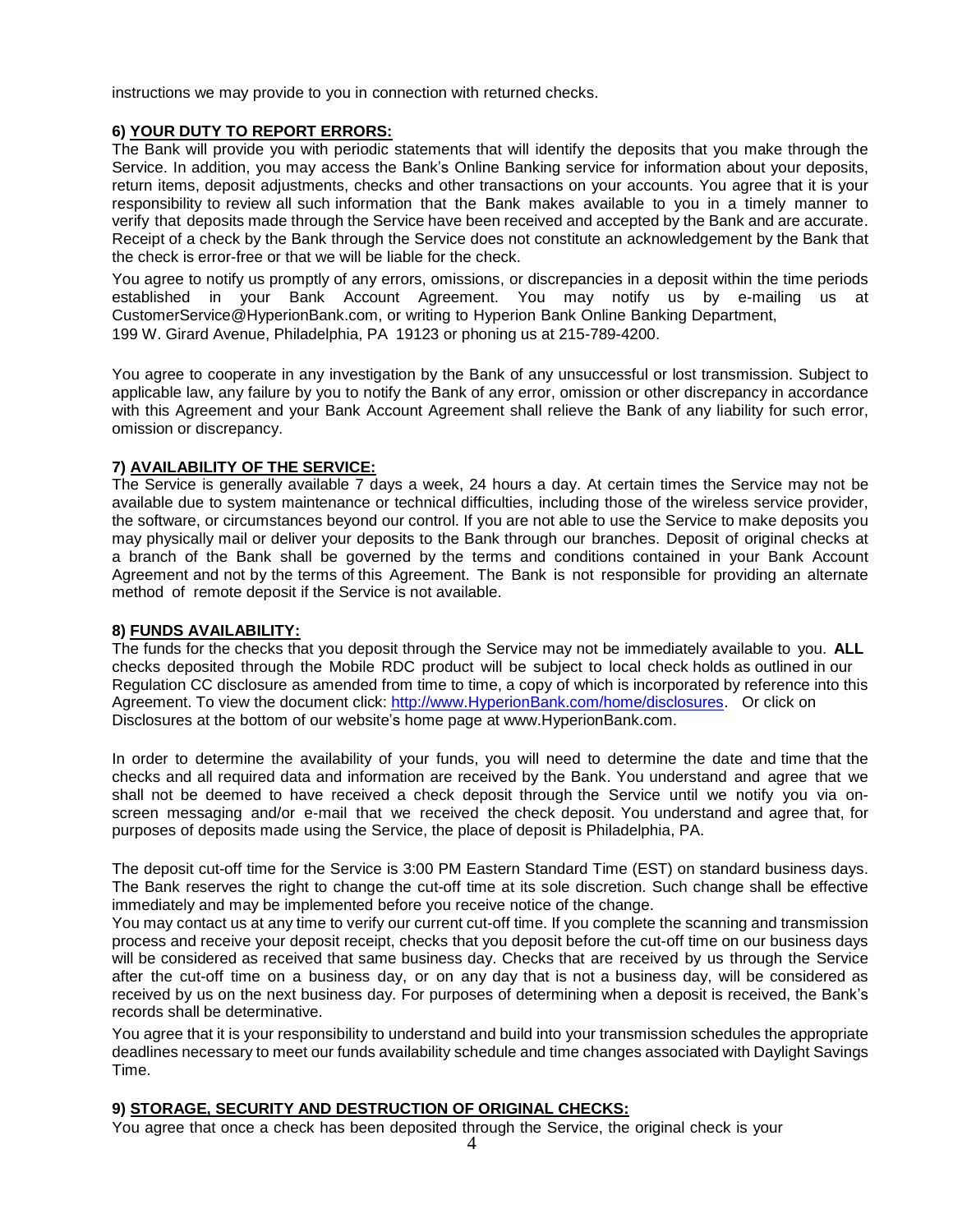property and not the property of the Bank. You shall securely store the original check for ninety (90) days, after you receive a deposit receipt through the Service that the check has been accepted. While the original check is in your possession, you agree to use a high degree of care to safeguard the original check and related files against security risks. Security risks include, without limitation, the theft or reproduction of the original check or unauthorized use of the information on the check or in the file. You shall take appropriate security measures to ensure that: a) only authorized persons shall have access to the original check; b) the information contained on the check shall not be disclosed to unauthorized persons; and c) the original check will not be duplicated, will not be scanned more than one time, and will not be presented, deposited or negotiated again in any way. Upon request by the Bank you will promptly provide to the Bank a retained original check, or a sufficient copy of the front and back of the check in a form acceptable to us, to aid in the clearing and collection process, or to resolve claims by third parties, or for our audit or fraud loss prevention purposes.

After the ninety (90) day retention period expires, you shall destroy the original check by shredding it or by any other permanent deletion manner that does not allow the original check to be accessed by an unauthorized person(s) and in a manner that the original check is no longer readable or capable of being reconstructed. After destruction of an original check, the image will be the sole evidence of the original check.

You agree to be responsible to us for any losses, costs, expenses, and damages we may incur as a result of your failure to comply with the provisions of this Section.

### **10) PROHIBITION AGAINST PRESENTING CHECKS MORE THAN ONCE:**

Once you have used the Service to deposit a check you agree not to present, or allow anyone else to present, that same original check or a substitute check of that original check again for deposit through the Service or by any other means. If you or anyone else present a check or substitute check for deposit more than once, in violation of this Agreement, you agree to indemnify, defend and hold the Bank harmless from and against all liability and damages that may result from any claims, suits or demands from third parties with respect to such check or substitute check.

You agree that we may debit from your Bank account the aggregate amount of any checks that are deposited more than once. To the extent that funds in your account are insufficient to cover such amount, we shall debit the deficiency amount from any other of your account(s) with the Bank at our sole discretion.

### **11) DEPOSIT LIMITS:**

The Bank reserves the right to establish and assign to you deposit limits for the Service (including limits on the dollar amount and/or number of checks that you may transmit through the Service each day) and to modify such limits from time to time at the Bank's sole discretion, and you agree to comply with

all such limits. Our current daily deposit limit is \$2,500 per day.

# **12) COMPLIANCE WITH LAW; PROHIBITED ACTIVITIES:**

You agree to use the Service for lawful purposes and in compliance with all applicable laws, rules and regulations.

You are prohibited from engaging in, and you represent and warrant to the Bank, that you do not and shall not engage in, any business or activity that: a) would result in your being or becoming a money service business that regularly cashes third party checks, sells money orders, or handles wire transfers or other financial services for third parties; b) would result in your accepting restricted transactions in connection with another person in unlawful Internet gambling; c) would result in the Bank being used as a conduit for money laundering or other illicit purposes; or d) would directly or indirectly result in any activity or use of the Service that may be illegal or fraudulent.

# **13) YOUR FINANCIAL INFORMATION:**

The Bank may request financial and other information from you from time to time in order to evaluate the risks of providing the Service to you. You agree to promptly provide any such financial and other information we request. You authorize the Bank to review your financial information, including consumer reporting agency reports, before we authorize you to use the Service and for as long as you use the Service. If you do not provide any requested financial or other information, or if we determine that the credit, security or other risks of continuing to provide the Service to you are not acceptable, we may immediately terminate your access to the Service without prior notice.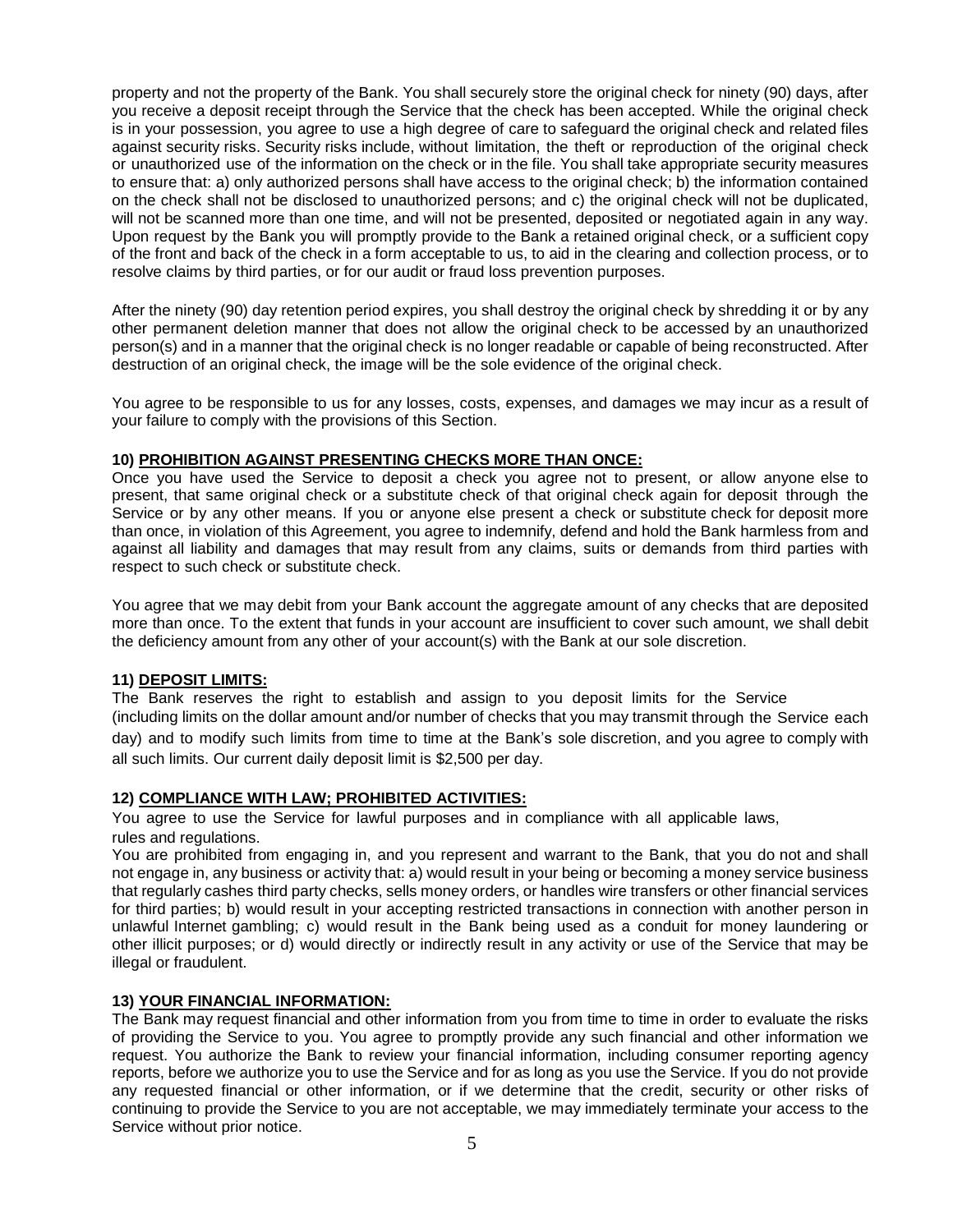# **14) BANK'S DUTIES AND RESPONSIBILITIES:**

Our duties and responsibilities are limited to those described in this Agreement, your Bank Account Agreement, and any other agreements governing your account(s). We shall exercise reasonable due care in performing our responsibilities under this Agreement. We agree to transmit all the financial data under our control that is required for you to use the Service and to act on appropriate instructions that we receive from you in connection with the Service. We shall exercise reasonable due care in seeking to preserve the confidentiality of your user ID, password, and/or other code or identifier and to prevent the use of the Service by unauthorized persons. We shall not otherwise be liable or responsible for any loss you incur or damage you suffer as a result of any unauthorized person accessing or using the Service.

You agree that implementation by us of our standard procedures for maintaining the confidentiality of customer information, and where practicable, our obtaining similar undertakings from any third parties who are engaged in installing, maintaining, or operating the Service, shall constitute fulfillment of our obligation to exercise reasonable due care. You assume full responsibility for the consequences of any misuse or unauthorized use or access to the Service or disclosure of any of your confidential information or instructions by your employees, agents, or other third parties.

We shall not be responsible for suspension of performance of all or any of our duties or responsibilities under this Agreement if at any time, or from time to time, such performance is

prevented or hindered by, or is in conflict with, any federal or state law, regulation or rule, or court order. We shall not be responsible or liable for any loss you incur or damage you suffer in the event of any failure or interruption of the Service or any part of the Service, resulting from the act or omission of any third party, or from any other cause or circumstance not reasonably within our control.

### **15) SERVICE FEES:**

Currently we do not impose any fees for the Service. We reserve the right to impose fees for the Service in the future and we will notify you of any such fees, in the manner and to the extent required by this Agreement and by law. Your use of the Service after the effective date of any fee changes shall constitute your agreement to such fee changes. You also understand and agree that you are responsible for any wireless service provider charges and any and all other fees and charges that you may incur by accessing and using the Service.

# **16) YOUR REPRESENTATIONS AND WARRANTIES:**

In addition to your representations and warranties contained in other provisions of this Agreement, you represent and warrant that:

a) Each image of a check you transmit to us is a true and accurate rendition of the front and back of the original check, without any alteration, and the drawer of the check has no defense against payment of the check;

b) You are authorized to enforce each check you transmit for deposit or are authorized to obtain payment for each check on behalf of a person entitled to enforce such transmitted check;

c) You are solely responsible for any and all financial risk that may be associated with your use of the Service, including without limitation the risk that a check will be returned for insufficient funds;

d) You are solely responsible for the instructions you provide to the Bank and for failing to properly access or use the Service, including without limitation input errors;

e) You will not deposit or otherwise endorse to a third party the original check, and no person will receive a transfer, presentment, or return of, or otherwise be charged for, the original check or a paper or electronic representation of the original check such that the person will be asked to make payment based on an item that has already been paid; and

f) You will only transmit acceptable items for deposit and have handled the original items in accordance with applicable laws, rules and regulations.

If you breach any of these representations and warranties, you agree to indemnify, defend and hold the Bank, its shareholders, parents, subsidiaries, affiliates, officers, directors, employees, agents, and its and their successors, heirs and assigns harmless from and against any and all liability, damages, or losses arising from any claims, suits or demands from third parties with respect to such breach. You further authorize the Bank to debit your account for the amount of any such claims, suits or demand that results from a breach of warranty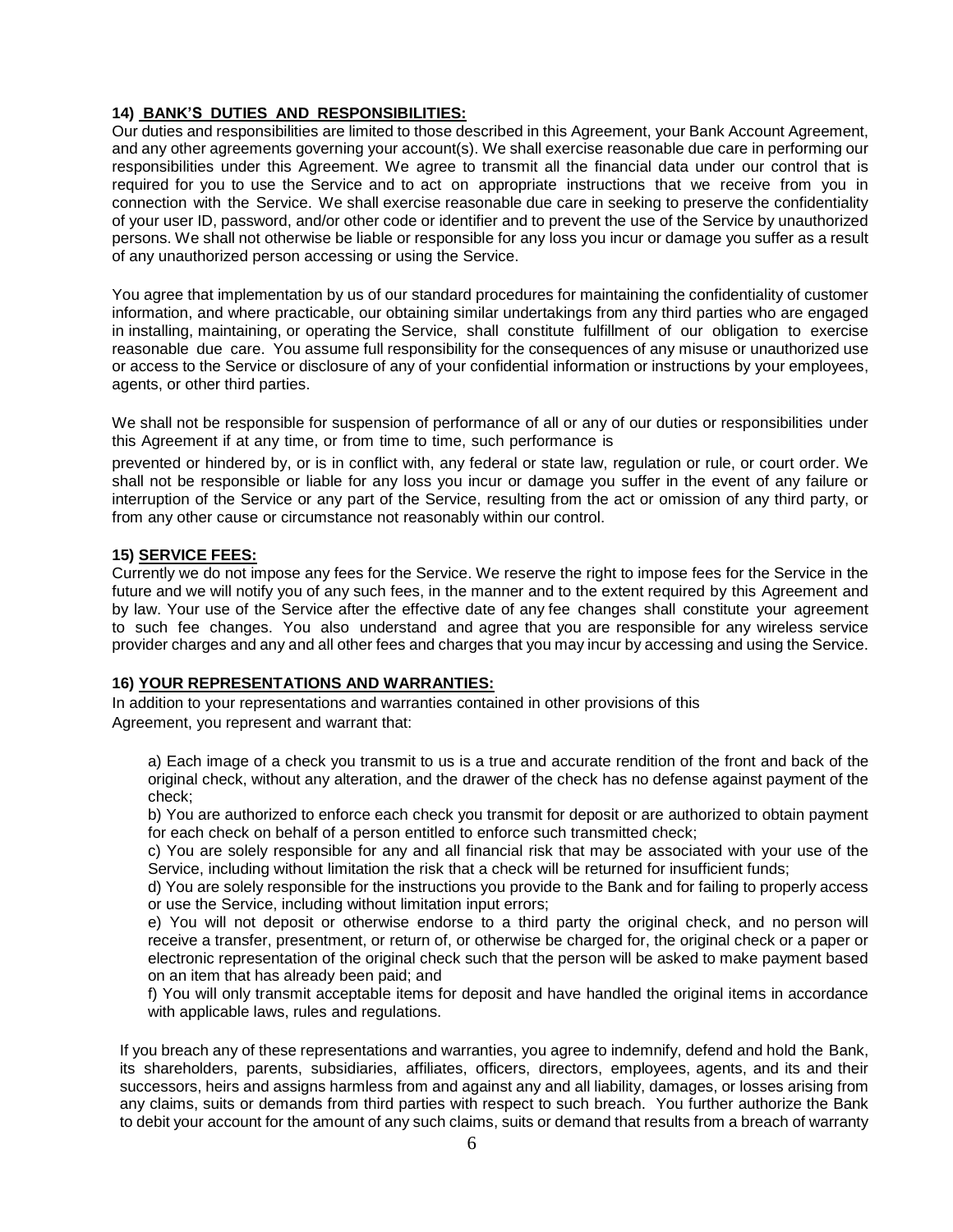claim under the provisions of Check 21, Regulation CC, and /or the Uniform Commercial Code. You will maintain funds in your account(s) in amounts and for a period of time as we determine at our sole discretion to cover any outstanding checks and your obligations for returns of checks, warranty claims, fees and other obligations. If any such liabilities exceed the amount in the applicable account(s), we may charge such excess against any of your other accounts at the Bank and you will pay us any amount remaining unpaid immediately upon your demand.

### **17) YOUR AUTHENTICATION METHOD:**

You agree that we are entitled to act upon instructions we receive with respect to the Service under your user ID, password, test key or other code or authentication method that we require (these components are referred to herein collectively as your "Authentication Method"). You are liable for all transactions made or authorized with the use of your Authentication Method. We have no responsibility for establishing the identity of any person who uses your Authentication Method. You agree that if you give any component of your Authentication Method to anyone or fail to safeguard its secrecy, you will be in violation of your obligations under your Bank Account Agreement and this Agreement. You agree to take appropriate steps to ensure that all components of your Authentication Method are protected and kept confidential.

You agree to indemnify and release us from any and all liability, and agree not to make any claim or bring any action against us, relating to our honoring or allowing any actions or transactions that are conducted under your Authentication Method or acting upon instructions, messages or authorizations provided to us using your Authentication Method.

By accessing the Service with your Authentication Method, you authorize us to complete the requested transaction(s) through the Service. Any requests or instructions we receive from you through the Service using your Authentication Method shall be considered "in writing" under all applicable law and shall have the same force and legal effect as a writing signed by you. This includes, but is not limited to, inquiries, deposit transactions, checks deposited, check images, changes to accounts or services or any other communication you provide us through the Service using your Authentication Method.

### **18) MOBILE DEPOSIT SECURITY; DATA SECURITY:**

You understand that check images captured using your Mobile Device are stored on the Mobile Device only until the associated deposit has been successfully submitted. You agree to promptly complete each deposit. In the event that you are unable to promptly complete your deposit, you agree to ensure that your Mobile Device remains securely in your possession until the deposit has been completed or to delete the associated images from the application.

It is your responsibility to notify us immediately by telephone at 215-789-4200 with written confirmation if you learn of any loss or theft of original checks. You will ensure the safety and integrity of original checks from the time of receipt until the time of destruction.

You agree to protect the confidentiality of your account and account number, your data, and your personal identification information. Notwithstanding our efforts to ensure that the Service is secure, you acknowledge that the Internet is inherently insecure and that all data transfers, including e-mail, occur openly on the Internet and potentially can be monitored and read by others. We cannot and do not warrant that all data transfers utilizing the Service or e-mail transmitted to and from us, will not be monitored or read by others.

### **19) PROPRIETARY RIGHTS:**

You acknowledge and agree that the Bank and its service providers retain all ownership and proprietary rights in and to the Service, associated content, technology and website(s).You are permitted to use the Service only as expressly authorized by this Agreement. In addition, you

agree that you will not: a) modify, change, alter, translate, create derivative works from, reverse engineer, disassemble or decompile the technology or Service; b) copy or reproduce all or any part of the technology or Service; or c) interfere, or attempt to interfere, with the technology or the Service.

### **20) DISCLAIMER OF WARRANTIES:**

You agree that your use of the service and all information and content (including that of third party service providers) is at your risk and is provided on an "as is" and "as available" basis. We disclaim all warranties of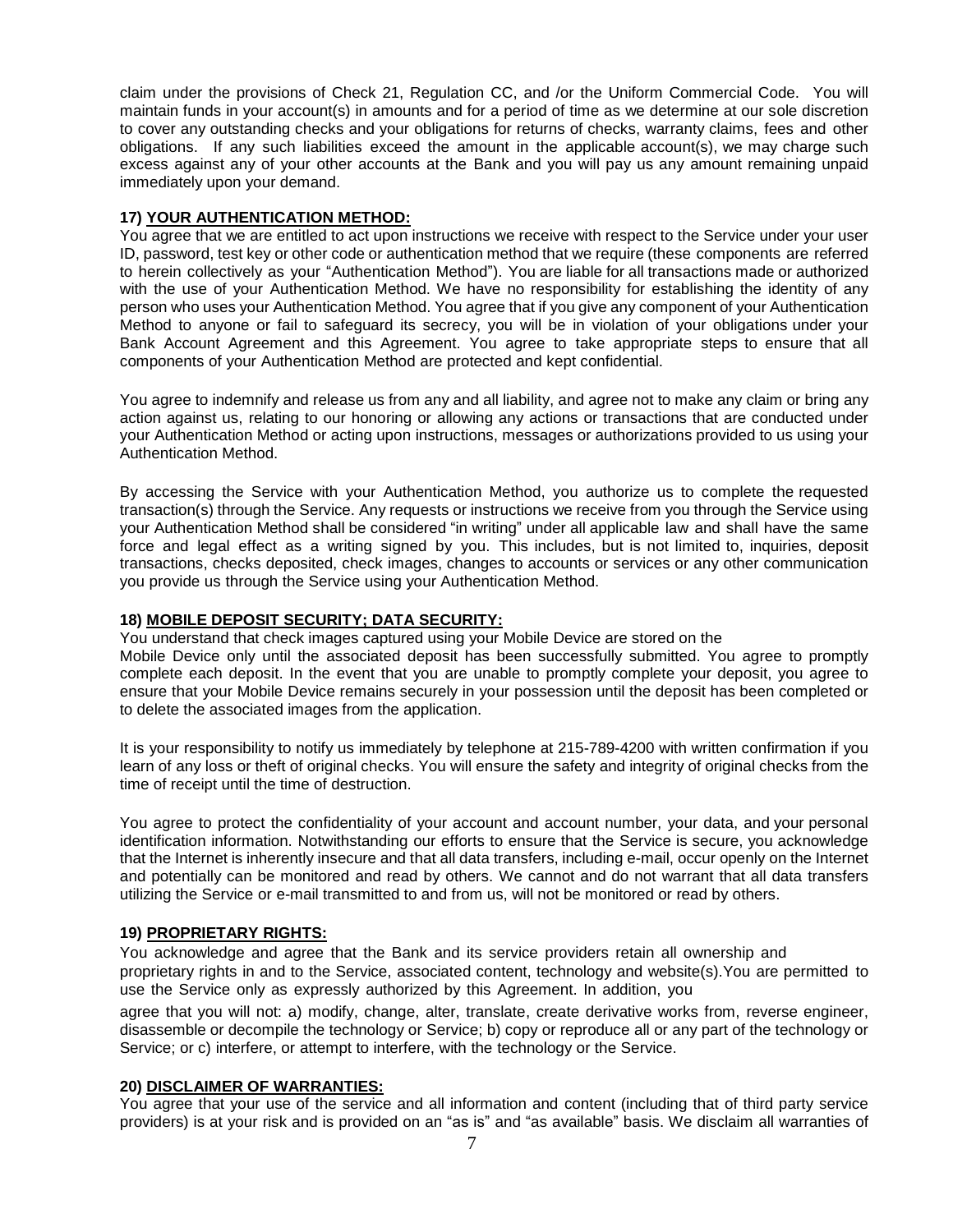any kind as to the use of any remote banking Service, whether express or implied, including, but not limited to the implied warranties of merchantability, fitness for a particular purpose and non-infringement. We make no warranty that any remote banking service will meet your requirements or will be uninterrupted, timely, secure, or error-free. We make no warranty that the results that may be obtained will be accurate or reliable or that any errors in any remote banking service or technology will be corrected. You further acknowledge that there are certain security, corruption, transmission errors, and availability risks associated with using open networks such as the Internet, and telecommunication lines or circuits. You hereby assume all of the foregoing risks. You agree that no verbal or written advice or representation obtained from any bank employee or representative shall create a warranty or representation for purposes of this agreement or the service.

#### **21) LIMITATION OF LIABILITY:**

The Bank shall not be liable to you for any damages or losses that you may suffer or incur in connection with the Service, including, without limitation, any failure to provide, or delay in providing, access to the Service, except: a) as specifically stated in this Agreement; or b) to the extent such damages or losses are solely and proximately caused by our gross negligence or willful misconduct.

Without limiting the foregoing, we shall not be liable to you for any of the following: a) any damages, losses, costs or other consequences caused by our actions that are based on information or instructions you provide; b) any unauthorized actions initiated or caused by you or your employees, agents or representatives; c) any refusal of a payor financial institution to pay a check for any reason (other than that caused by our gross negligence or willful misconduct), including without limitation, that the check was unauthorized, counterfeit, altered, or had a forged signature; d) yours or any other parties' inability to transmit or receive data; e) if you do not comply with your representations or warranties in this Agreement.

Our liability for errors or omissions with respect to the data transmitted or printed by us in connection with this Agreement will be limited to correcting the errors or omissions. Correction will be limited to reprocessing, reprinting and/or representing the checks to the payor financial institution. The limitations of liability and remedies in this Section are in addition to, and not in lieu of, other limitations or remedies contained elsewhere in this Agreement.

You acknowledge that, in providing the service, the Bank may utilize and rely upon certain third party service providers to provide services to the Bank. You further acknowledge and agree that your rights under this agreement shall be solely and exclusively against the Bank, and you shall have no right or recourse against any third party service provider hereunder whatsoever, and you hereby waive any and all such rights or recourse, directly or indirectly, against any third party service provider.

### **22) TERMINATION:**

**a) How to Cancel the Service:** If you wish to cancel the Service, you must notify the Bank in writing, and you must also discontinue using the Service at that time. You may notify us by e-mailing us at [CustomerService@HyperionBank.com,](mailto:CustomerService@HyperionBank.com) or writing to Hyperion Bank Online Banking Department, 199 W. Girard Avenue, Philadelphia, PA 19123.

**b) Closing your bank accounts:** If you close all of your bank accounts, you must notify the Bank's Online Banking Department to cancel the Service and you must terminate your use of the Service at that time.

**c) Bank Termination of Use or Access:** We will not in any way be obligated to grant you use of or access to the Service if: (1) such use or access is not in accordance with any term or condition applicable to the Service; (2) such use or access is not permitted by any state or federal law or regulation; (3) the Bank has reasonable cause to believe that such use or access may not be authorized by you or any third party whose authorization the Bank believes is necessary for such use or access; or (4) the Bank has reasonable cause to deny such use or access for your or our protection.

**d) Bank Termination of the Agreement:** The Bank reserves the right at its sole discretion at any time to terminate this Agreement and therefore to limit or terminate your use of or access to the Service at any time, with or without cause and without prior notice. The Bank will not have liability to you for any losses or damages you may suffer or incur as a result of any such limitation or termination.

Any termination will not affect our obligations arising prior to termination, such as the obligation to process any checks (including returned checks) that were in the process of being transmitted or collected prior to the termination date. Termination will not affect your liability or obligations under this Agreement for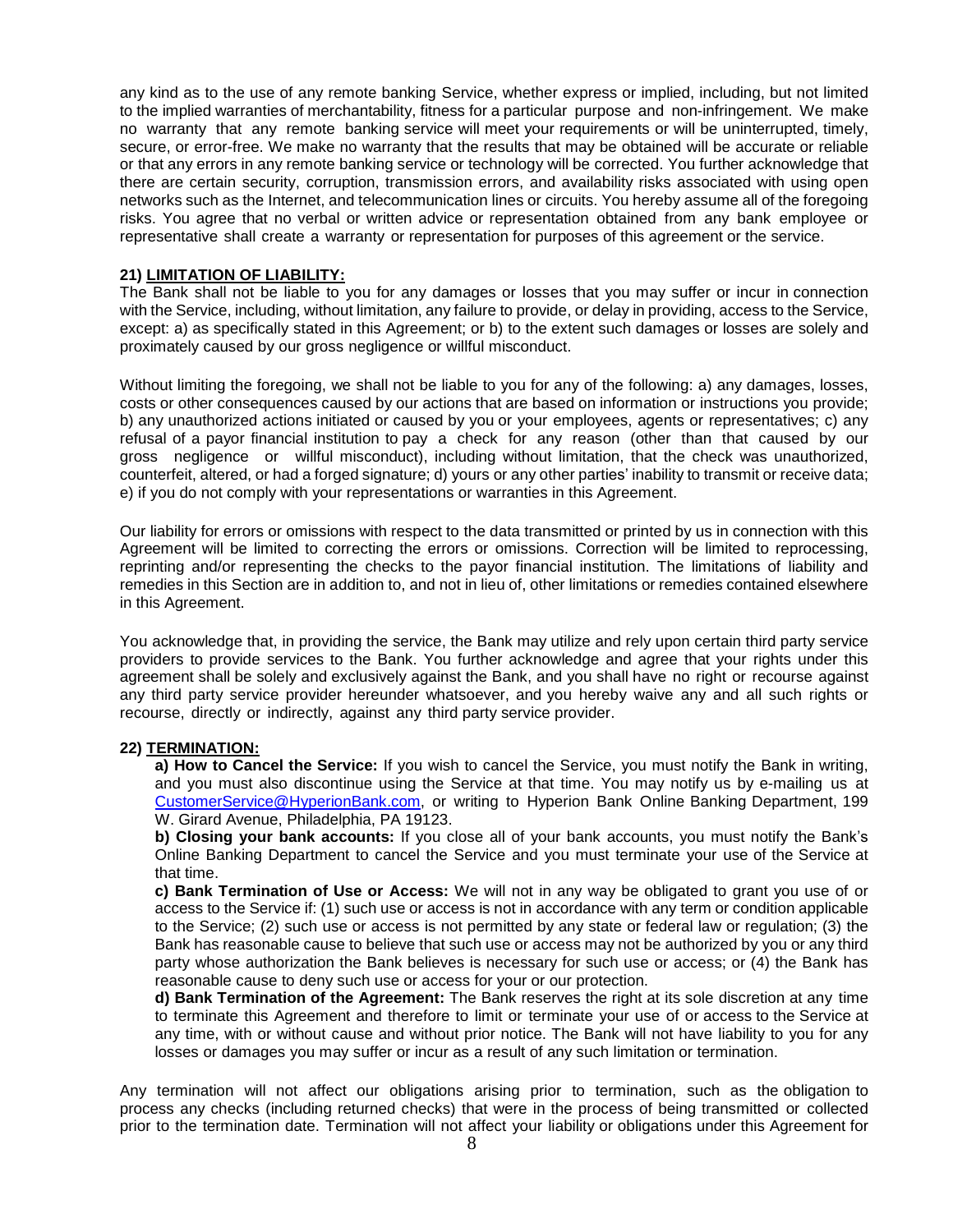transactions that have been processed through the Service for you. You will remain responsible for all outstanding fees and charges incurred prior to the date of termination.

In addition, you will keep your account(s) at the Bank open, and you will maintain funds in such account(s) in amounts and for a period of time as we determine at our sole discretion to cover any outstanding checks and your obligations for returns of checks, warranty claims, fees and other obligations. If any such liabilities exceed the amount in the applicable account, we may charge such excess against any of your other accounts at the Bank, and you will pay us any amount remaining unpaid immediately upon our demand. You will also continue to retain original checks and forward checks to the Bank on our request in accordance with the provisions of this Agreement.

### **23) ACCOUNT HOLDER'S INDEMNI FICATION OBLIGATION:**

You understand and agree that you are required to indemnify us and hold us harmless against any and all claims, actions, damages, liabilities, costs, and expenses, including reasonable attorneys' fees and expenses arising from your use of the Services and/or breach of this Disclosure and Agreement. You understand and agree that this paragraph shall survive the termination of this Agreement.

You understand and agree that you are required to indemnify our third party service providers, and hold them harmless, along with their affiliates, officers, employees and agents from and against any third party claims, suits, proceedings, actions or demands, including to claims of

another financial institution, business entity or governmental authority, and all losses, liabilities, damages, fines, penalties, costs and expenses, including court costs and reasonable attorney fees and expenses, arising from such claims, to the extent such claim is related to the FI or End User's use of the Services, third party service providers Applications, unless such claim directly results from an action or omission made by third party service providers in bad faith. You understand and agree that this paragraph shall survive the termination of this Agreement.

**DISCLAIMER OF WARRANTIES:** YOU AGREE THAT YOUR USE OF ANY REMOTE BANKING SERVICE AND ALL INFORMATION AND CONTENT (INCLUDING THAT OF THIRD PARTIES) IS AT YOUR RISK AND IS PROVIDED ON AN "AS IS" AND "AS AVAILABLE" BASIS. WE DISCLAIM ALL WARRANTIES OF ANY KIND AS TO THE USE OF ANY REMOTE BANKING SERVICE, WHETHER EXPRESS OR IMPLIED, INCLUDING, BUT NOT LIMITED TO THE IMPLIED WARRANTIES OF MERCHANTABILITY, FITNESS FOR A PARTICULAR PURPOSE AND NON-INFRINGEMENT. WE MAKE NO WARRANTY THAT ANY REMOTE BANKING SERVICE WILL MEET YOUR REQUIREMENTS OR WILL BE UNINTERRUPTED, TIMELY, SECURE, OR ERROR-FREE. WE MAKE NO WARRANTY THAT THE RESULTS THAT MAY BE OBTAINED WILL BE ACCURATE OR RELIABLE OR THAT ANY ERRORS IN ANY REMOTE BANKING SERVICE OR TECHNOLOGY WILL BE CORRECTED.

**LIMITATION OF LIABILITY:** YOU AGREE THAT WE WILL NOT BE LIABLE FOR ANY DIRECT, INDIRECT, INCIDENTAL, SPECIAL, CONSEQUENTIAL OR EXEMPLARY DAMAGES, INCLUDING, BUT NOT LIMITED TO, DAMAGES FOR LOSS OF PROFITS, GOODWILL, USE, DATA OR OTHER LOSSES INCURRED BY YOU OR ANY THIRD PARTY ARISING FROM OR RELATED TO THE USE OF, INABILITY TO USE, OR THE TERMINATION OF THE USE OF ANY REMOTE BANKING SERVICE, REGARDLESS OF THE FORM OF ACTION OR CLAIM (WHETHER CONTRACT, TORT, STRICT LIABILITY OR OTHERWISE), EVEN IF WE HAVE BEEN INFORMED OF THE POSSIBILITY THEREOF, EXCEPT AS OTHERWISE REQUIRED BY LAW.

### **24) WAIVERS:**

The Bank will not be deemed to have waived any of its rights or powers under this Agreement unless such waiver is in writing and such writing is signed by an authorized representative of the Bank. No delay, extension of time, compromise, or other indulgence that may occur or be granted from time to time by the Bank under this Agreement will impair our rights or powers under this Agreement.

### **25) AMENDMENT:**

change is necessary to maintain the security of the system and it can be disclosed without jeopardizing the We reserve the right to modify the Service from time to time without prior notice to you. However, we will mail or deliver a written notice to you at least (30) days in advance of the effective date of any additional or increased fees or charges, increased liabilities for you, fewer types of available electronic fund transfers, or stricter limits on the type, amount or frequency of transactions. In addition, if an immediate